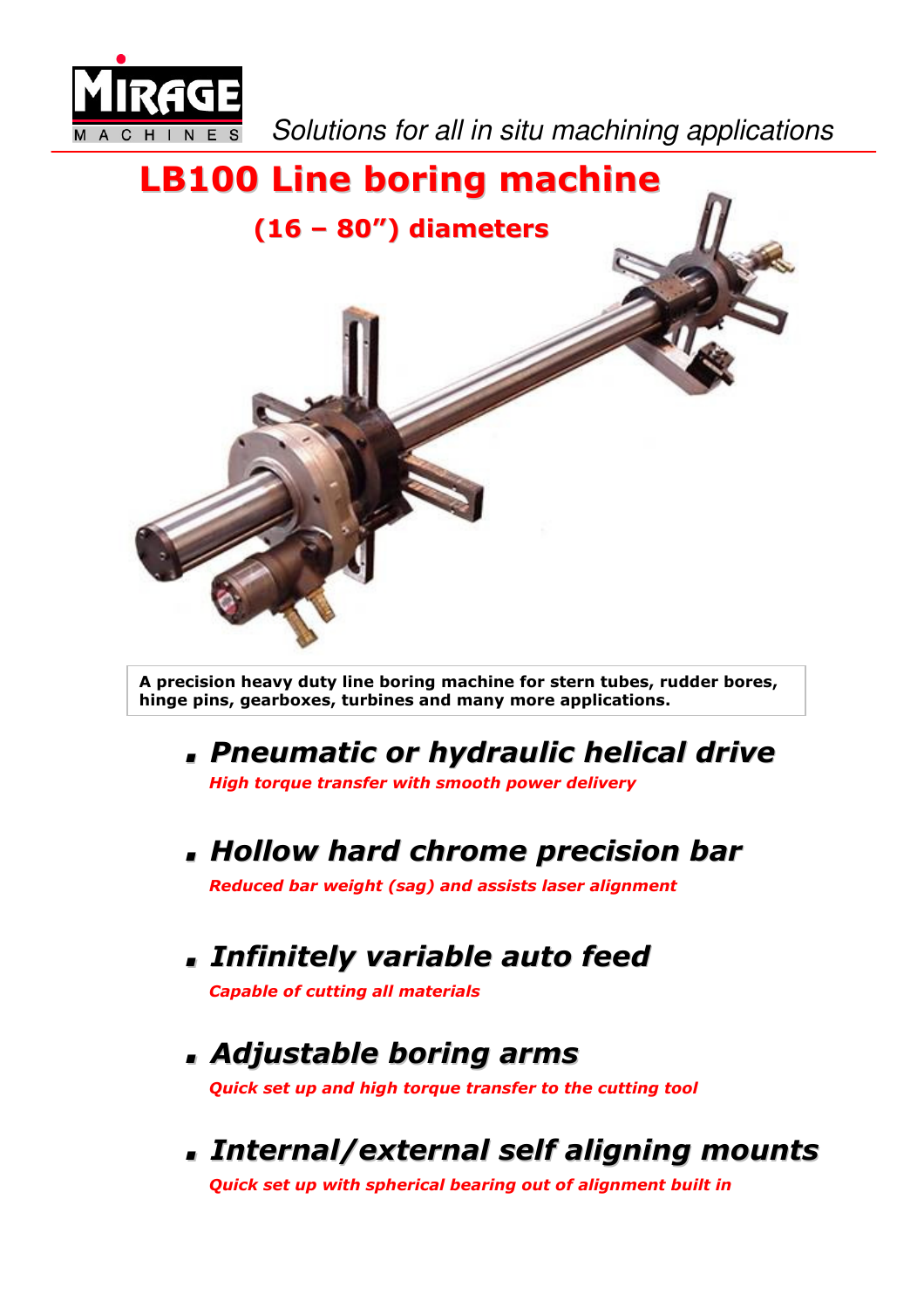## Technical Details

| <b>RANGE</b>                          |            |                |  |
|---------------------------------------|------------|----------------|--|
| Min. Boring diameter (Ø100mm bar)     | 405mm      | 16''           |  |
| Maximum Boring diameter               | 2032mm     | 80''           |  |
| Standard boring bar length supplied   | 4000mm     | 157''          |  |
| Maximum bar length                    | 7500mm     | 296"           |  |
| Bar R.P.M - standard                  | Min 5      | 130            |  |
| Drive - Pneumatic @ 90 p.s.i (6 bar)  | 4.0 Hp     | 3.0 Kw         |  |
| Feed - Pneumatic @ 90 p.s.i (6 bar)   | $1.5$ Hp   | 1.11 Kw        |  |
| Drive - hydraulic @ 1050 psi (70 bar) | 5.0 Hp     | 3.7 Kw         |  |
| Feed - hydraulic @ 1050 psi (70 bar)  | $2.2$ Hp   | 1.64 Kw        |  |
| Air Consumption / supply required     | 98 s.c.f.m | $2.69$ m $3/m$ |  |
| Hydraulic supply required             | 50 L/min   | 13 gal/min     |  |

| <b>FEED RATES</b>                      |                   |                 |
|----------------------------------------|-------------------|-----------------|
| Boring Feed rate - infinitely variable | $0 - 25$ mm/min   | $0 - 1.0''/min$ |
| Hand feed / revolution                 | 2.0 <sub>mm</sub> | 0.078''         |

| <b>WEIGHTS AND DIMENSIONS</b>             |        |          |
|-------------------------------------------|--------|----------|
| Machine weight with 3.0m bar and supports | 416 kg | 915 lbs  |
| Shipping weight                           | 516 Kg | 1135 lbs |

| Shipping dimensions | 100cm (40")<br>- L = 1 | W - 100cm (40") | H- 50m (20")   |
|---------------------|------------------------|-----------------|----------------|
|                     | L – 415cm $(163)$      | $W - 30(12'')$  | H – 30cm (12") |



Standard supply:- toolkit, tools and inserts and toolbox, air filter lubricator and hose connection (where required), 2 off four leg mounting plates with self aligning bearings, adjustable arms, feed gearbox & motor, drive gearbox & motor, distributor, storage / shipping box, CE certificate, Packing list and Manual

10 Enterprise Way, Jubilee Parkway. DERBY DE21 4BB. UK Tel: +44 (0)1332 291767 Fax: +44 (0)1332 370356 Email: sales@miragemachines.com www.miragemachines.com